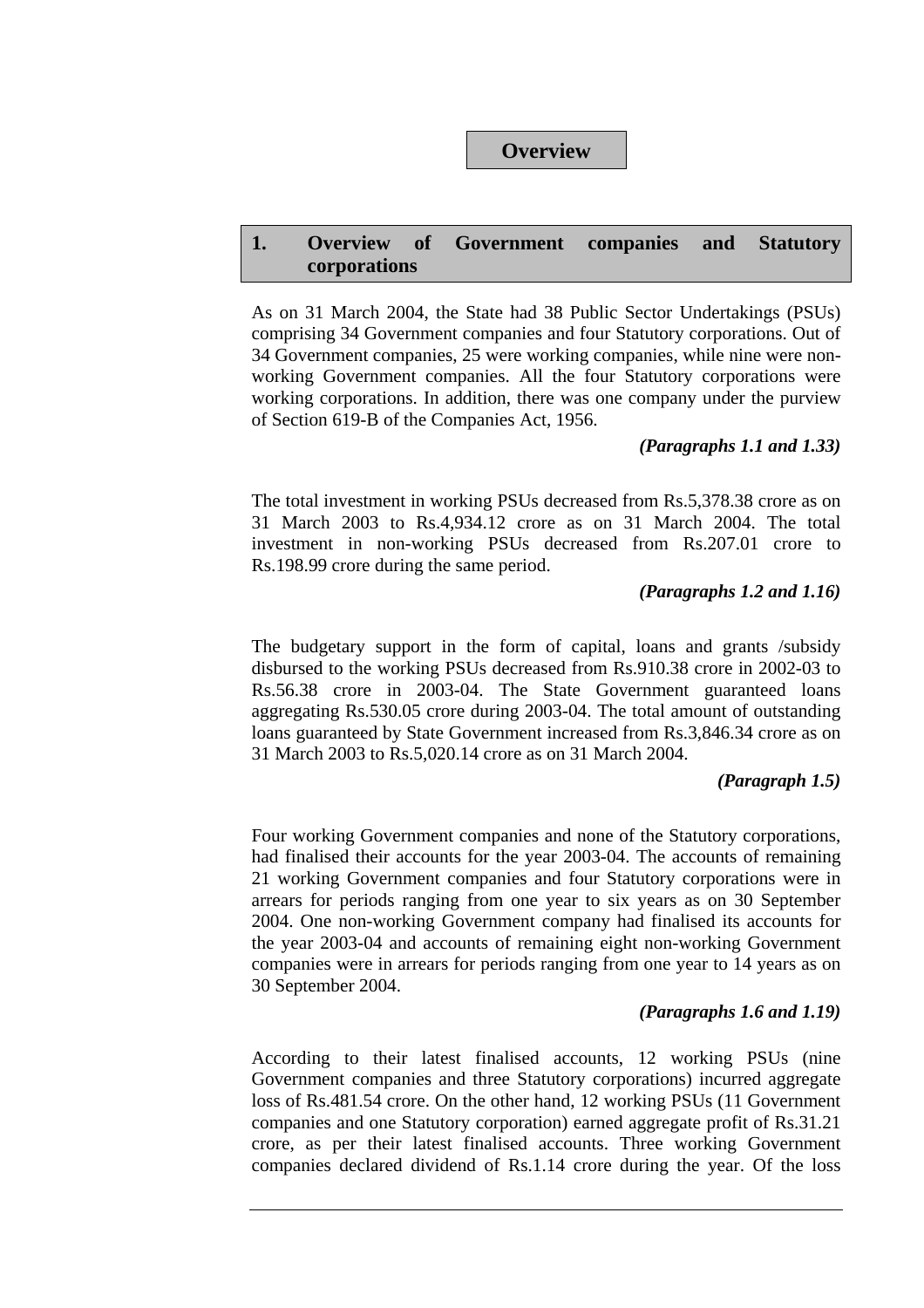incurring working Government companies, accumulated losses of three companies aggregated Rs.596.50 crore which exceeded their aggregate paidup capital of Rs.83.64 crore. Three loss incurring Statutory corporations had accumulated losses of Rs.3146.99 crore, which exceeded their paid-up capital of Rs.399.51 crore.

## *(Paragraphs 1.7, 1.8, 1.9 and 1.11)*

Even after completion of five years of their existence, the individual turnover of seven working Government companies has been less than rupees five crores in each of the preceding five years as per their latest finalised accounts. As such, the Government may either improve the performance of these seven Government companies or consider their closure.

*(Paragraph 1.31)* 

# **2 REVIEW IN RESPECT OF GOVERNMENT COMPANY**

### *Madhya Pradesh Hastashilp Evam Hathkargha Vikas Nigam Limited*

*The Madhya Pradesh Hastashilp Vikas Nigam Limited, was incorporated in November 1981 as a subsidiary of Madhya Pradesh Laghu Udyog Nigam Limited and its name was changed (October 1999) as Madhya Pradesh Hastashilp Evam Hathkargha Vikas Nigam Limited.* 

The Company's accumulated loss of Rs.2.92 crore as at the end of March 2003 had eroded the paid-up capital of Rs.1.26 crore.

### *(Paragraph 2.5)*

The Company did not formulate plans to utilise the grants received for implementation of schemes. Out of grants of Rs.42.97 crore received during 1998-2003, only Rs.30.16 crore was utilised for the envisaged purposes and the remaining Rs.12.81 crore was used to meet its working capital needs.

### *(Paragraph 2.6)*

Operations of emporia during 1998-2003 resulted in a loss of Rs.1.15 crore even after accounting of grants of Rs.4.35 crore as income.

### *(Paragraph 2.10)*

Failure to collect and remit the Sales Tax to Government resulted in avoidable liability of Rs.95.16 lakh.

## *(Paragraph 2.13.1)*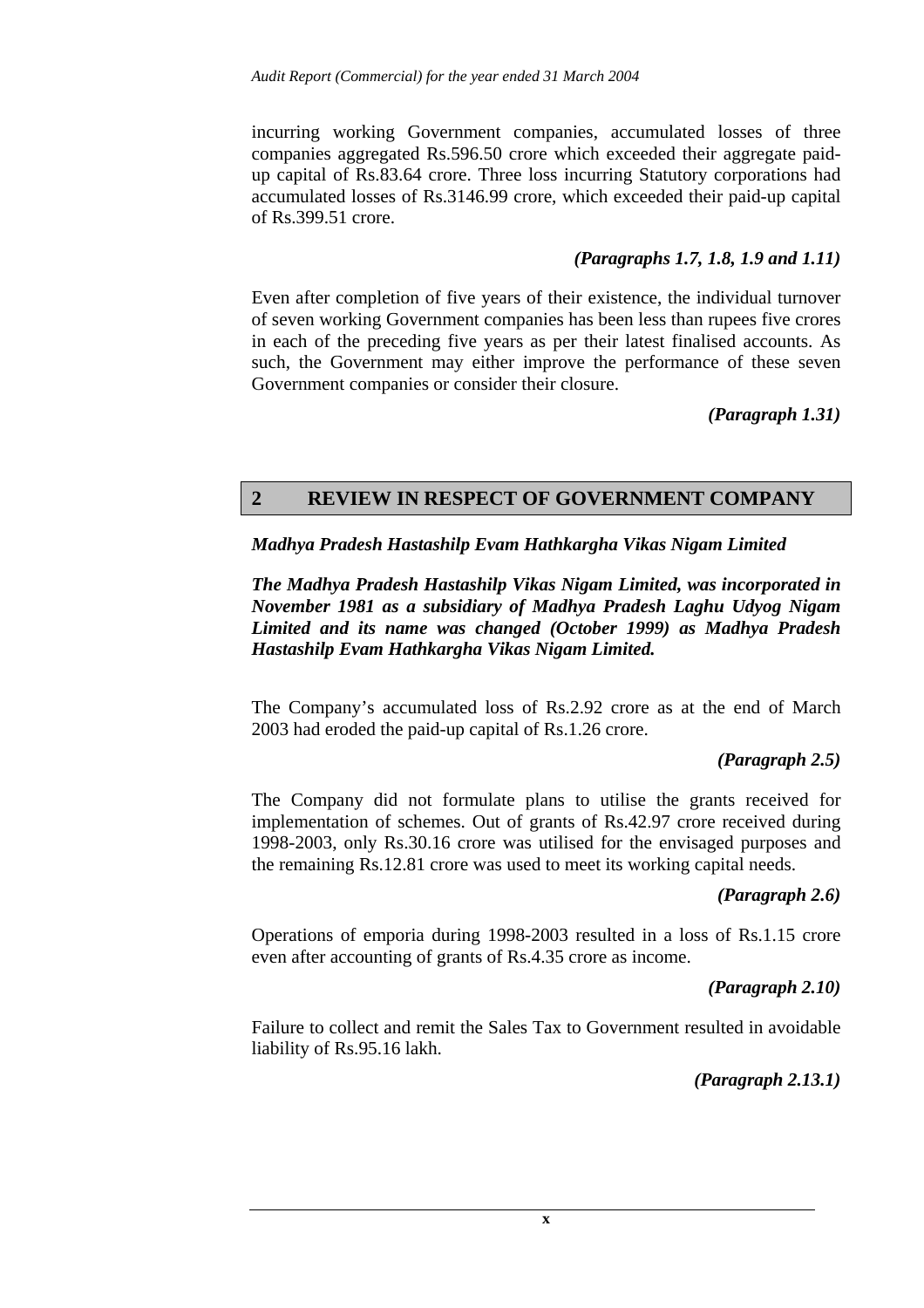## **3. REVIEW IN RESPECT OF STATUTORY CORPORATION**

### *Madhya Pradesh State Electricity Board*

*Madhya Pradesh State Electricity Board has three thermal power stations at Chachai, Sarni and Birsinghpur. The combined installed capacity of these power stations was 2,272.5 mega watt.* 

During the five years up to 2003-04, the three thermal power stations received 73.30 lakh tonnes of coal less than their requirement which resulted in loss of generation of 570 million units with consequential loss of revenue of Rs.114 crore.

### *(Paragraph 3.4.1)*

The Board incurred an extra expenditure of Rs.24.04 crore on procurement of coal due to payment at higher rates than that notified by the Government of India.

### *(Paragraph 3.4.4)*

Due to low thermal efficiency, there was an excess consumption of heat aggregating 2.74 million kilo calories resulting in excess consumption of coal valued at Rs.491.54 crore.

#### *(Paragraph 3.5)*

The Board did not pursue cases of missing/diverted wagons of coal valued at Rs.50.46 crore with Railways.

### *(Paragraph 3.7.3)*

During 1999-2004, ATPS and STPS consumed 39,740.66 kilolitres of oil in excess of prescribed norms resulting in extra expenditure of Rs.59.62 crore.

#### *(Paragraph 3.8.1)*

### **4. Transaction Audit observations**

Transaction audit observations included in the report highlight deficiencies in the management of PSUs, which resulted in serious financial implications. The irregularities pointed out are broadly of the following nature:

Unproductive expenditure/imprudent investment/blocking of funds and loss of interest amounting to Rs.32.14 crore in two cases due to injudicious placement of inter corporate loans and non-repayment of high-cost loans.

### *(Paragraphs 4.2. and 4.5.3)*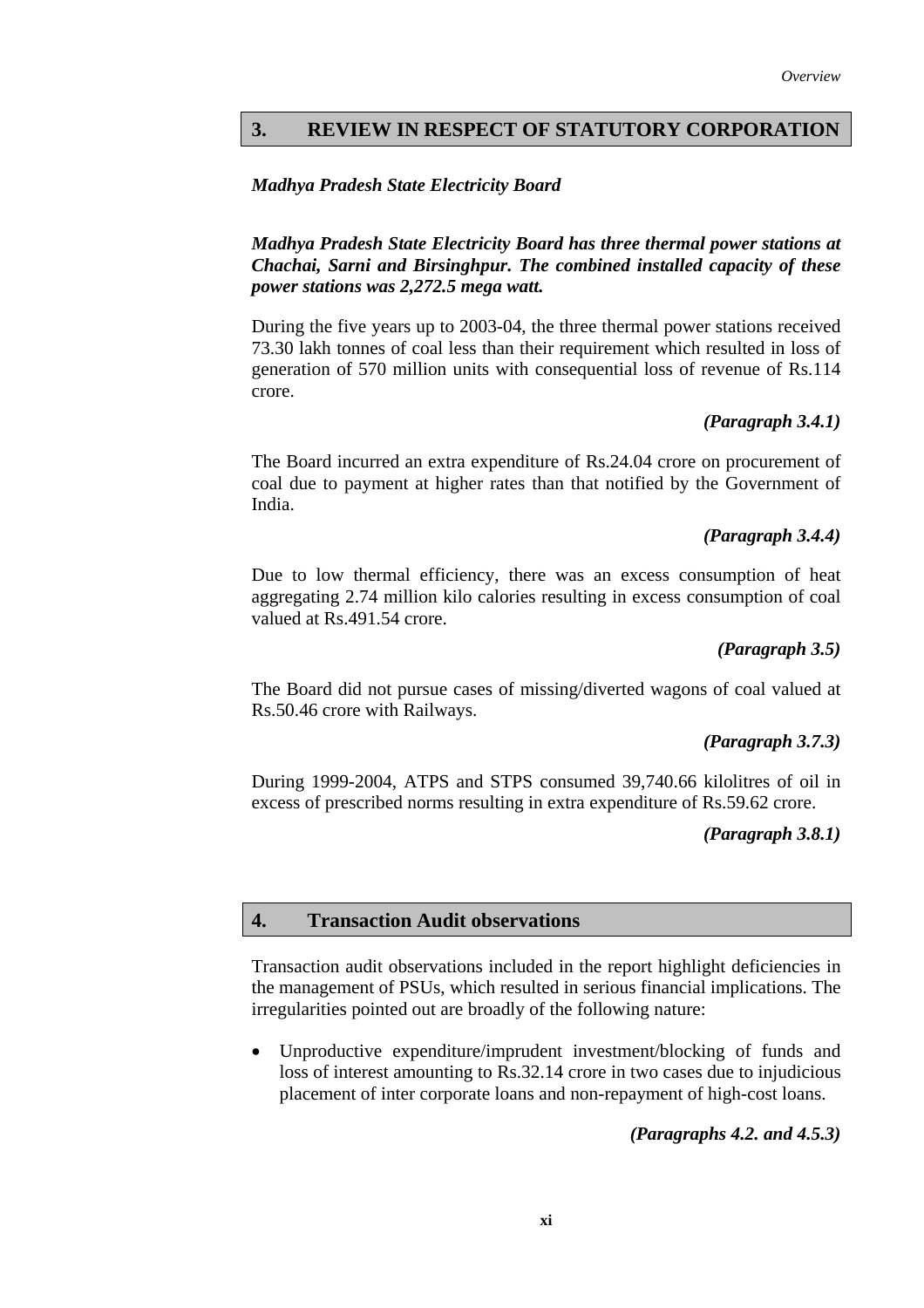• Extra/avoidable expenses amounting to Rs.33.80 crore in eight cases.

*(Paragraphs 4.1, 4.4,4.5.1, 4.5.2, 4.12, 4.13.5, 4.13.6 and 4.13.10)*

• Loss of revenue of Rs.7.41 crore in five cases due to non-compliance with Government orders, ignoring the market value of asset, delay in disconnecting the power supply, failure to get the defective transformers repaired, non-availing of cash discount and issue of free passes without approval.

# *(Paragraphs 4.3, 4.7, 4.9, 4.11 and 4.13.2)*

• Undue favour to borrower resulting in loss of interest of Rs.14.54 crore in one case.

# *(Paragraph 4.5.4)*

• Non-commissioning of equipments valuing Rs.36.11 lakh in one case.

*(Paragraph 4.8)*

• Miscellaneous one case amounting to Rs.64.80 lakh on account of irregular issue of bonds.

## *(Paragraphs 4.5.1)*

Gist of some of the important paragraphs is given below:

• Non-repayment of dues by **Madhya Pradesh Police Housing Corporation Limited,** despite availability of funds, led to avoidable interest liability of Rs.1.50 crore.

## *(Paragraph 4.1)*

• Issue of bonds by **Madhya Pradesh State Industrial Development Corporation Limited** at higher rate of interest, without approval of the Board/State Government, its non-compliance with terms and conditions, coupled with its failure to monitor funds after disbursement, resulted in default in payment of interest of Rs.27.12 crore and consequent loss of interest of Rs.8.32 crore.

## *(Paragraph 4.5.1)*